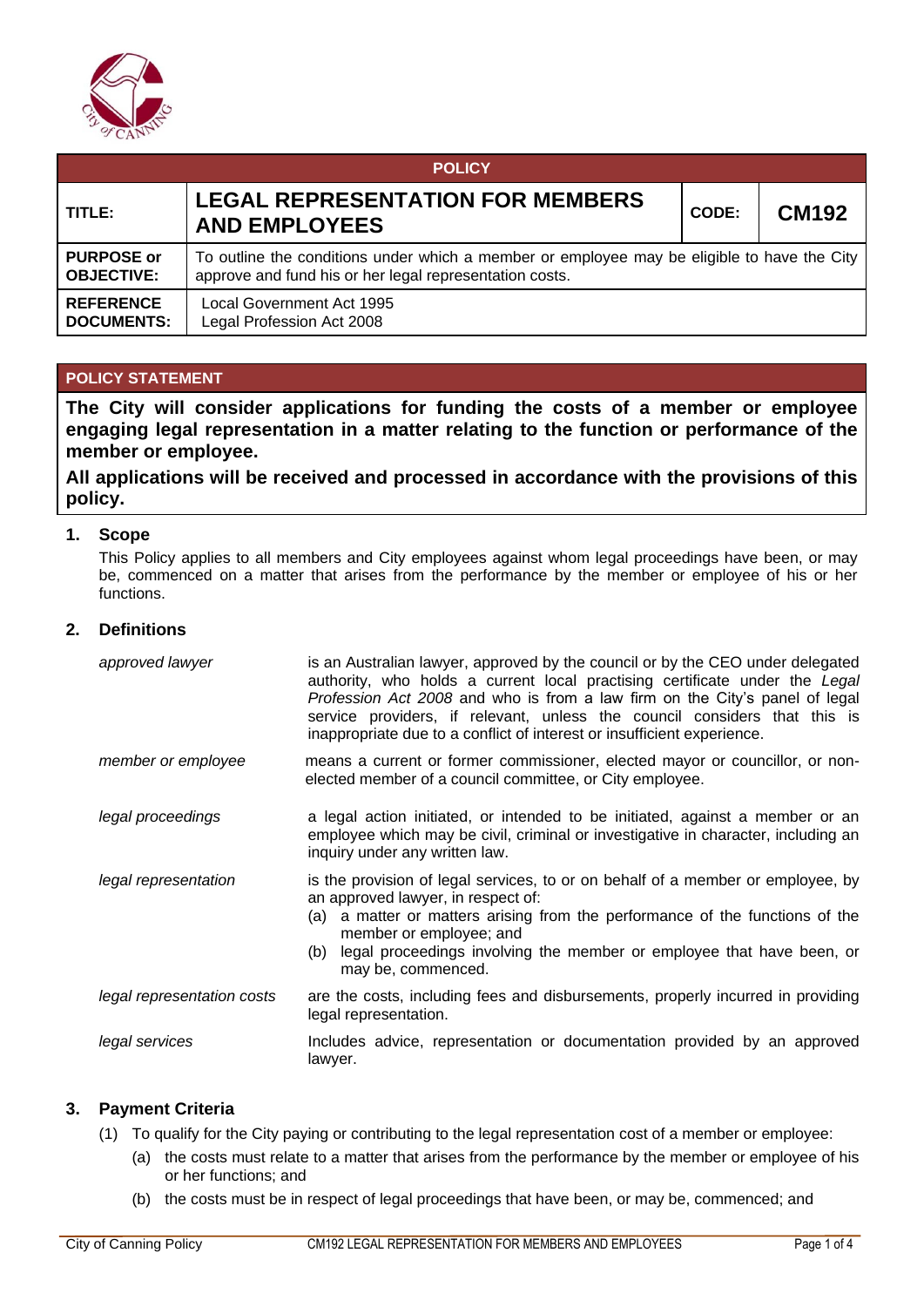- (c) in performing his or her functions to which the legal representation relates, the member or employee acted in good faith and must not have acted unlawfully or in a way that constituted improper conduct; and
- (d) the costs must not relate to a matter that is of a personal or private nature.
- (2) Payment by the City of legal representation costs may be either by:
	- (a) a direct payment to the approved lawyer (or the relevant firm); or
	- (b) reimbursement to the member or employee.

## **4. Examples of Legal Representation Costs that may be Approved**

If the criteria in clause 3 of this policy are satisfied, the payment of legal representation costs may be approved:

- (1) where proceedings are brought against a member or employee in connection with his or her functions. e.g. an action for defamation or negligence arising out of a decision made or action taken by the member or employee; or
- (2) to enable proceedings to be commenced and/or maintained by a member or employee to permit him or her to carry out his or her functions, e.g. where a member or employee seeks to take action to obtain a restraining order against a person using threatening behaviour to the member of employee; or
- (3) for involvement in legal proceedings that require or enable evidence or information to be given by a member or employee in connection with his or her functions; or
- (4) where exceptional circumstances are involved, e.g. where a person or organisation is lessening the community's confidence in the local government by publicly making adverse comments about members or employees.

#### **5. Applications for Legal Representation Costs**

- (1) A member or employee seeking legal representation costs under this policy must submit a written application to the Council or the CEO by completing the Application for Legal Representation Costs Form. (Attached)
- (2) As far as possible the application must be made before the legal representation is commenced.
- (3) An application must be accompanied by a report prepared by the CEO or where the CEO is the applicant – by the Director Corporate Services or an appropriate alternative employee.
- (4) In cases where a delay in the approval of an application will be detrimental to the legal rights of the applicant, the CEO may approve the application to a maximum of \$10,000. Where the CEO is the applicant the mayor may approve the application, also to a maximum of \$10,000.
- (5) An application approved under subclause (4) must be submitted to the Council at its next Ordinary meeting where the Council may revoke or vary an approval, or any conditions of approval determined by the CEO or mayor.
- (6) A member or employee may make further application to the Council or the CEO for additional legal representation costs where the cost limit determined by Council, the CEO or the mayor is exceeded, or estimated to be exceeded.

#### **6. Determining Applications**

- (1) The Council and subject to clause 5(4) CEO or mayor may:
	- (a) refuse;
	- (b) approve; or
	- (c) approve subject to conditions,
	- an application for payment of legal representation costs.
- (2) Conditions under subclause  $1(c)$  includes but is not restricted to setting a financial limit on the amount to be contributed or reimbursed by the City, and/or a requirement to enter into a formal agreement, including a security agreement, relating to the payment and/or repayment of the costs.
- (3) In approving an application the Council is to set a limit on the costs to be paid or reimbursed based on the estimated costs set out in the Application for Legal Representation Costs Form.
- (4) In assessing an application, the Council, CEO or mayor must take into account any insurance benefits that may be available to the applicant under the City's Directors and Officers insurance policy, or its equivalent.
- (5) The Council may at any time revoke or vary an approval, or any conditions of approval, for the payment of legal representation costs.
- (6) Members and employees whose applications are refused by the CEO or mayor under clause 5(4) may appeal the refusal to Council.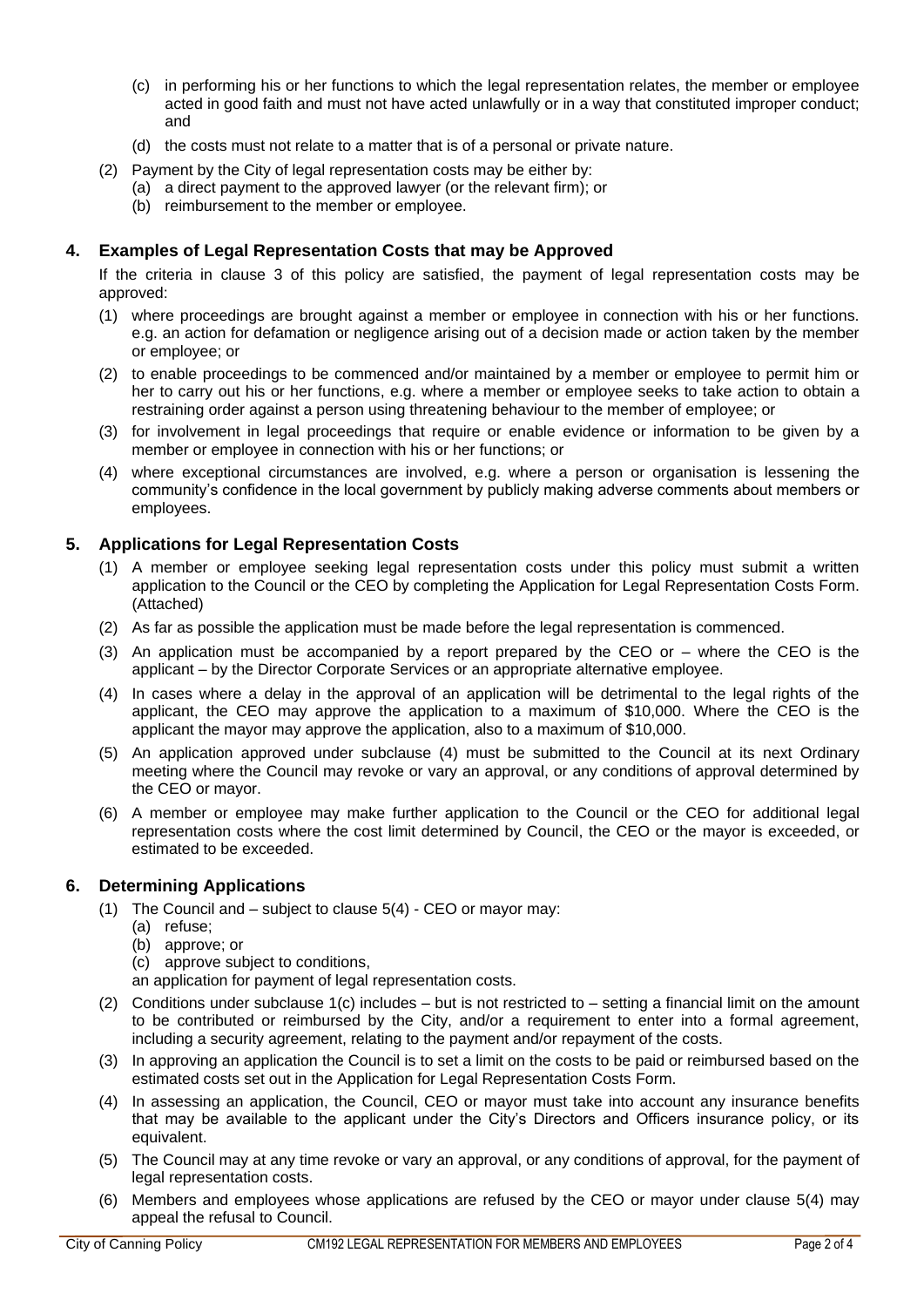# **7. Repayment of Costs by Members and Employees**

- (1) The Council may determine that a member or employee whose application for legal representation costs was approved has, in the matter for which these costs were approved:
	- (a) not acted in good faith, or has acted unlawfully or in a way that constitutes improper conduct; or
	- (b) given false or misleading information in the application.
- (2) A determination by Council under subclause (1) may only be made on the basis of, and consistent with, the findings of a court, tribunal or inquiry.
- (3) Where the Council makes a determination under subclause (1), it may also determine that all or part of the legal representation costs paid by the City is to be repaid by the member or employee.
- (4) Where the member or employee receives monies awarded for costs, damages or settlement of a matter for which the City paid or contributed to the legal representation cost, as much of those awarded monies that are available after the disbursement of other costs associated with the matter are to be repaid to the City, to a maximum of the amount paid by the City. Note: "other costs" in this subclause does not include cost claims for a member's or employee's time unless the member or employee can provide proof that the time spent in attending to the matter resulted in a loss of earnings.
- (5) The City may take action in a court of competent jurisdiction to recover any monies due to it under this policy.

#### **GOVERNANCE REFERENCES**

|                              | <b>Statutory Compliance</b> | Local Government Act $1995 - s.3.1$ and $s.6.7(2)$           |                                                           |                             |  |  |
|------------------------------|-----------------------------|--------------------------------------------------------------|-----------------------------------------------------------|-----------------------------|--|--|
|                              |                             | Legal Profession Act 2008 - Part 5                           |                                                           |                             |  |  |
| <b>Process Links</b>         |                             | Attachment - Application for Legal Representation Costs Form |                                                           |                             |  |  |
| <b>POLICY ADMINISTRATION</b> |                             |                                                              |                                                           |                             |  |  |
| <b>Directorate</b>           |                             |                                                              | <b>Officer Title</b>                                      | <b>Authority to Approve</b> |  |  |
| <b>Corporate Services</b>    |                             |                                                              | <b>Director Corporate Services</b>                        | Council                     |  |  |
|                              | Version Decision Reference  |                                                              | <b>Synopsis</b>                                           | <b>Delegation No:</b>       |  |  |
|                              | February 2016               |                                                              | Existing policy amended and converted to current template |                             |  |  |
|                              | OCM 19/4/2016 (CR-010-16)   |                                                              | Adopted                                                   |                             |  |  |